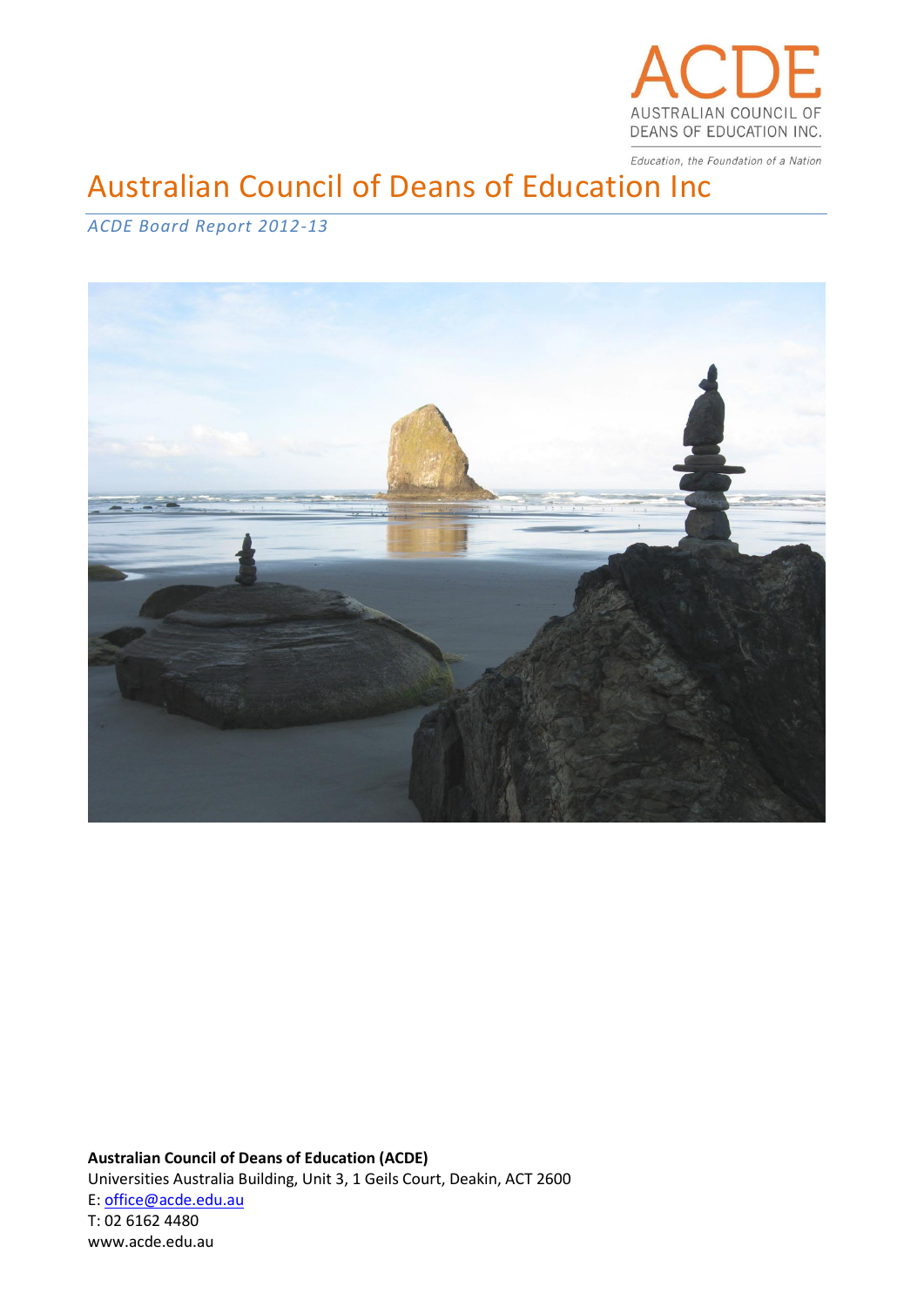# **ABOUT ACDE**

The Australian Council of Deans of Education (ACDE) is the peak association of the Deans of Faculties and Heads of Schools of Education in universities and other higher education institutions in Australia. The Council works to:

- inform national issues in education, especially teacher education and higher education;
- enhance public perception of the education profession and the preparation and professional learning of educators;
- promote the appropriate funding, recognition and conduct of research and research training in education;
- partner with national stakeholders who have interests in education to influence policy and practice in education; and
- provide a forum in which members across Australia meet to debate and develop strategies and professional learning which advances the discipline of education in higher education.

ACDE undertakes this work in a variety of ways, including:

- involvement in national projects;
- providing opportunities for consultation and participation;
- engaging with key stakeholders and the media on national issues; and
- building collaborations.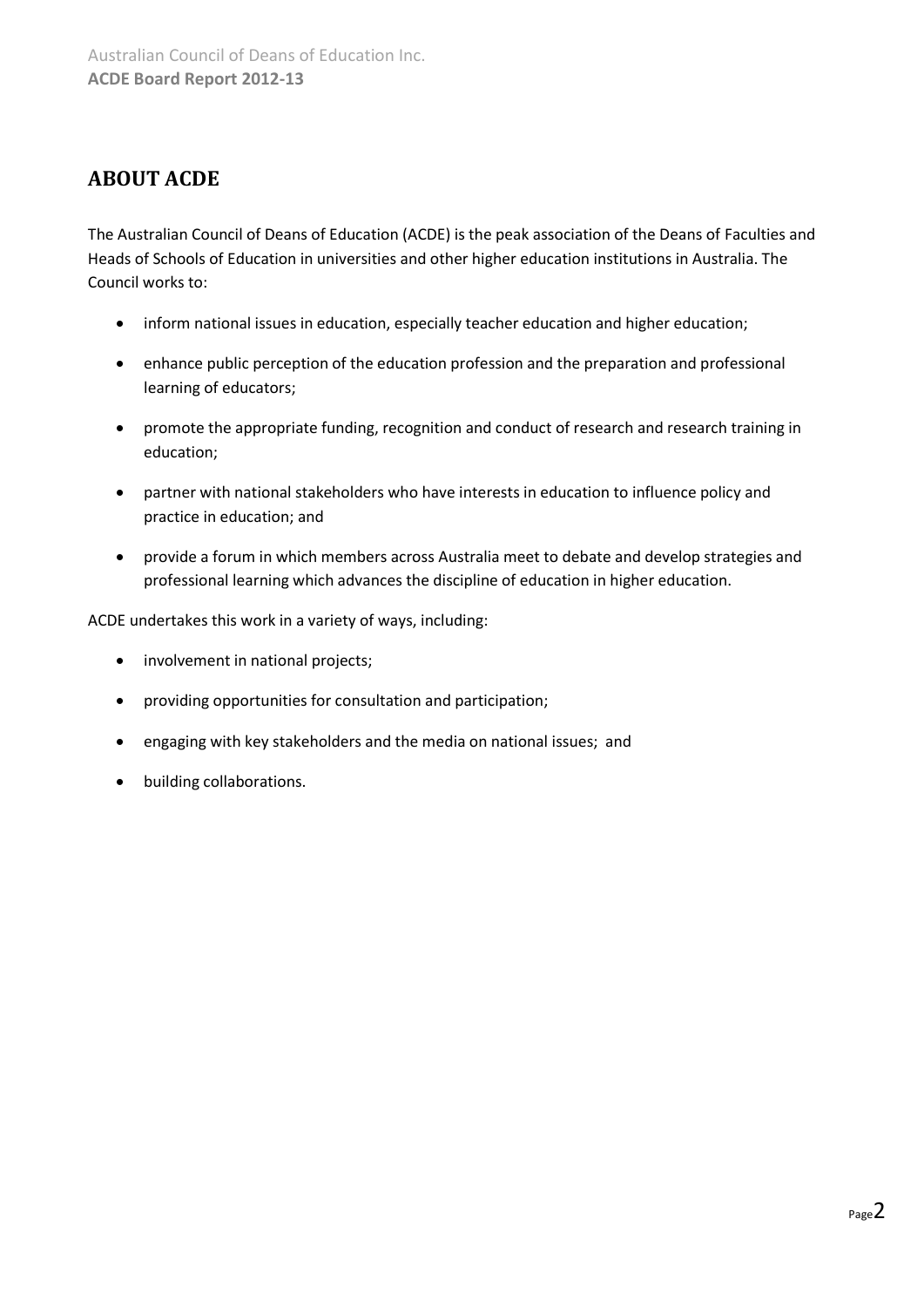# **Contents**

| National Meeting - Enhancing the Training of Mathematics and Science Teachers7              |
|---------------------------------------------------------------------------------------------|
|                                                                                             |
|                                                                                             |
|                                                                                             |
|                                                                                             |
|                                                                                             |
| NETWORK OF ASSOCIATE DEANS OF LEARNING AND TEACHING IN THE DISCIPLINE OF EDUCATION          |
|                                                                                             |
|                                                                                             |
|                                                                                             |
|                                                                                             |
|                                                                                             |
|                                                                                             |
|                                                                                             |
|                                                                                             |
|                                                                                             |
|                                                                                             |
|                                                                                             |
|                                                                                             |
| ACDE Sponsored Award - Excellence in Education Journalism by an Early Career Researcher  13 |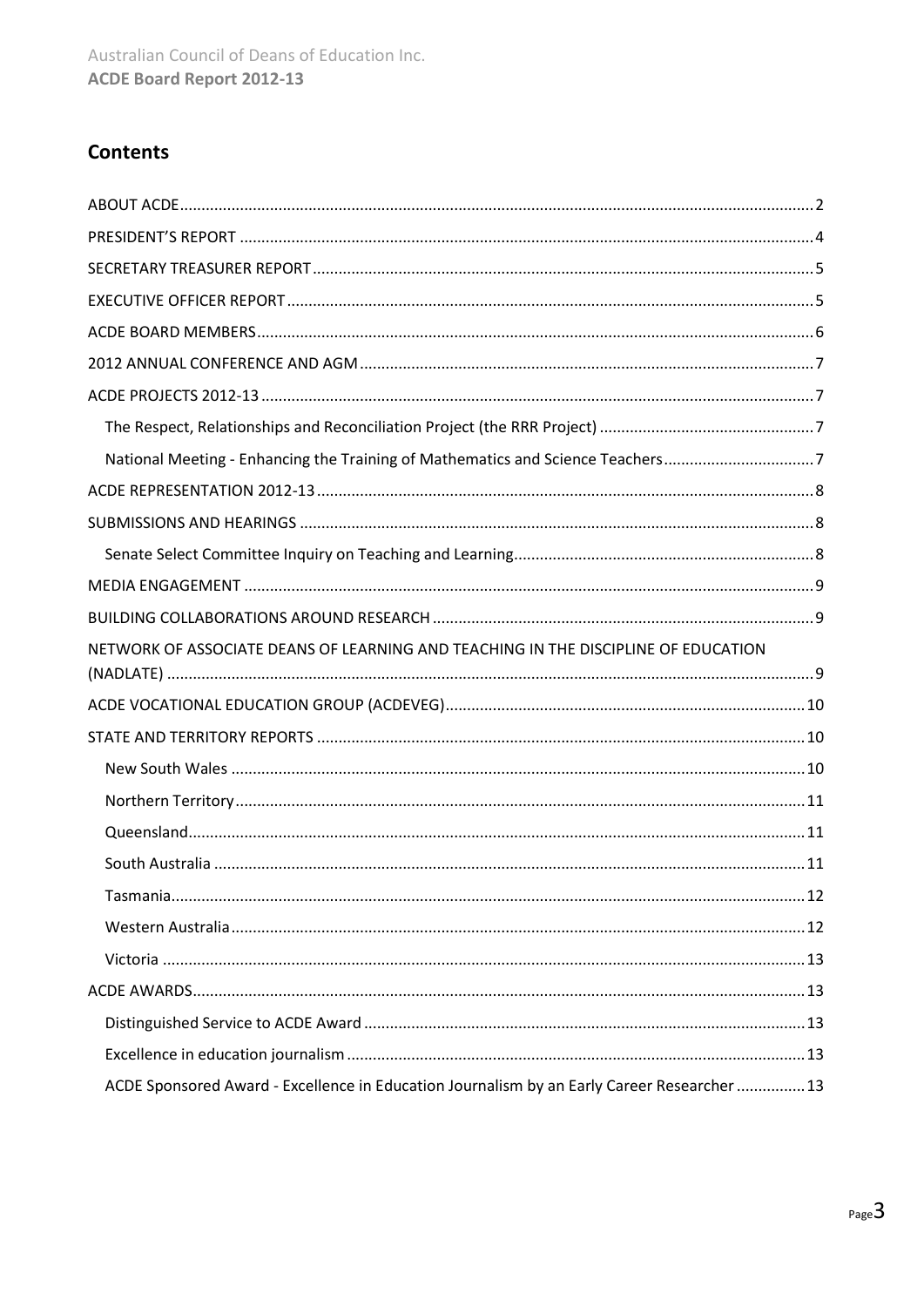# **PRESIDENT'S REPORT**

The last 12 months have seen exponential growth in the work and profile of ACDE. With a constantly shifting debate and reform agenda, ACDE has responded quickly to key stakeholder requests, providing advice and views on a wide range of issues almost every week. Thank you to all members who incorporate ACDE work into your busy schedules, representing ACDE both behind the scenes and in external forums. We cannot promote the views of our membership without your commitment. You play an important role in achieving national and collective improvements across the broad discipline of Education. You all have my sincere admiration, respect and thanks.

We are fortunate to have such a talented and committed Board and Office. The dynamic nature of changes and reforms to the policy settings places unpredictable, heavy and resource intensive demands on the Board. The Board met each and every challenge with generous spirit and seemingly boundless energy. I offer my acknowledgement, personal thanks and respect for the ACDE Office Team. Helen's strong and insightful leadership across the year has kept the ACDE voice to the fore of critical debate. Her political savvy allows me to navigate the dynamic policy framework and debate. Jane's support, knowledge and constancy are also valued.

Some of the highlights of the past 12 months include a more active media presence, responding quickly to opportunities to shape discussions in the funding round for OLT Enhancing the Training of Mathematics and Science Teachers and to participate in the Respect, Relationships and Reconciliation Project. We have worked closely with AITSL, DEEWR, Universities Australia and the Australian Primary Principals Association on many issues and in doing so increased our representation in many working groups, committees and programs.

The most recent of these, and arguably one of the most important, is the Universities Australia/AITSL Steering Committee, a working party designed to ensure strong collaboration on the Higher Standards for Teacher Training initiatives. The committee is co-chaired by Universities Australia Board Member lead Vice Chancellor on Quality and Regulation, Professor Greg Craven, and Tony Mackay, AITSL Chair. Tania Aspland, as Teacher Education Specialist on the ACDE Board, and I represent ACDE on this group.

Last year, we committed to broadening our work and action and developing more clearly defined positions to plan and guide the ACDE's work. With this in mind the ACDE Board and Office:

- focused and sharpened our advocacy on graduate exit standards;
- broadened our stakeholder engagement;
- highlighted the importance of the professional journey from graduation to the early years of teaching;
- developed the 2013 Conference with an eye to widening the scope of our work, with a lesser focus on ITE;
- are building a more purposeful network for Associate Deans and Heads of Research commencing at this Conference;
- are building a purposeful network for Academic Directors (or equivalent) of Professional Experience and expanding our stakeholder engagement; and
- planning strategic directions over the next triennium.

Please stay involved, speak up and have your say. It is an honour and a privilege to work with you all and I urge you to let me know how we can better meet your needs.

Brenda & Aucedin chento

**Professor Brenda Cherednichenko**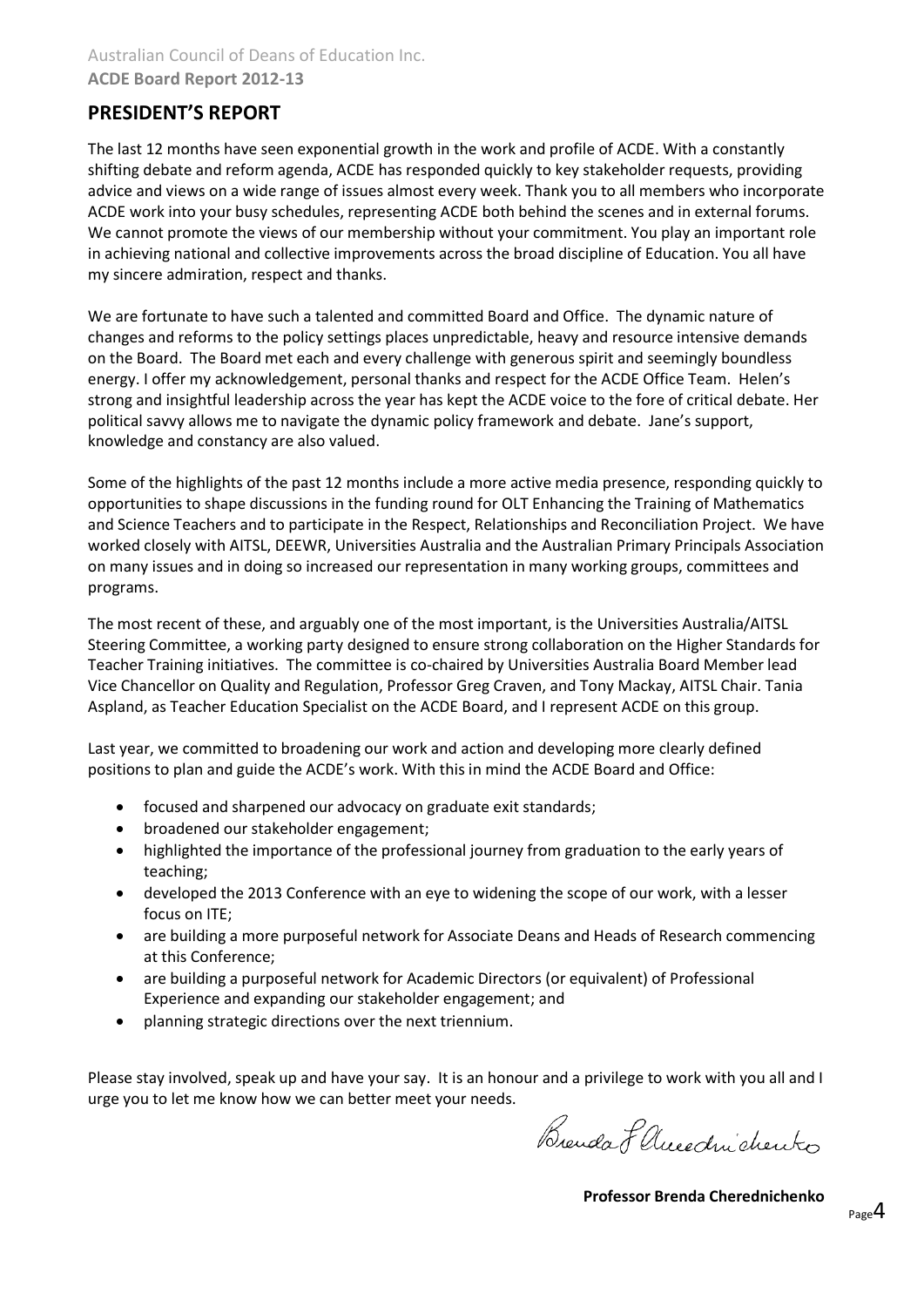### **SECRETARY TREASURER REPORT**

Since 2010-11 ACDE Office has grown from a small part time operation to a fully established small office. During this period there has been increased value to membership through the administration of national projects, national consultation, national advocacy, significant engagement with AITSL, coordinating the effort and response to proposed government policy changes and initiatives and national dissemination of the end product.

Annual subscription fees have not kept pace with the expansion of the Office, ACDE activities and increased corporate overheads. The Office has worked hard to ensure that no member institution is precluded from participating in national activities due to financial pressures. Thank you to my Board colleagues and the ACDE Executive Staff for your support and assistance as we balance priorities and continue to respond with very limited resources to this dynamic and relentless policy and political agenda.

#### **Professor Peter Kell**

### **EXECUTIVE OFFICER REPORT**

ACDE's true strength is within its membership and the active involvement of so many in the emerging, dynamic, and nuanced reform agenda. The organisation responds across a range of issues including but not restricted to learning and teaching, research, standards, Indigenous Education, ICT and of course Initial Teacher Education. The work of recent years in building collaboration within and across member institutions around a range of projects and issues has placed us in good stead to respond to the continuing reform agenda. Thank you to so many who respond to the urgent email, phone call or text message and contribute to the broad range of requests for representation, information, comment, and consultation – often at short notice and with minimal context.

A particular highlight for me this year has been scaling up the Respect, Relationship and Reconciliation (RRR) project in a short time frame and with limited resources. The project outcome would not have been possible without the cooperation of so many institutions that shared their programs and provided input to this important work.

I am also pleased that we have started to get a regular newsletter underway. The style, shape, content and focus of the newsletter are still a work in progress. However over time I hope the newsletter will become a valuable source of information and replace multiple emails that seem to flow out to the membership.

ACDE members are well served by your Board who keep across and respond to a myriad of issues in addition to their busy day jobs. Brenda Cherednichenko's relentless drive, energy and enthusiasm keep me and the Board busy and focussed on a range of issues and opportunities. A very special thank you to ACDE's new Project and Policy Officer Jane Trevor for the outstanding work she has done in managing our accounts, projects, the website and all the behind the scene things that keep the office ticking along.

I look forward to our annual conference and the opportunity to refocus and reenergise the commitment and contribution of the membership.

#### **Helen Kenneally**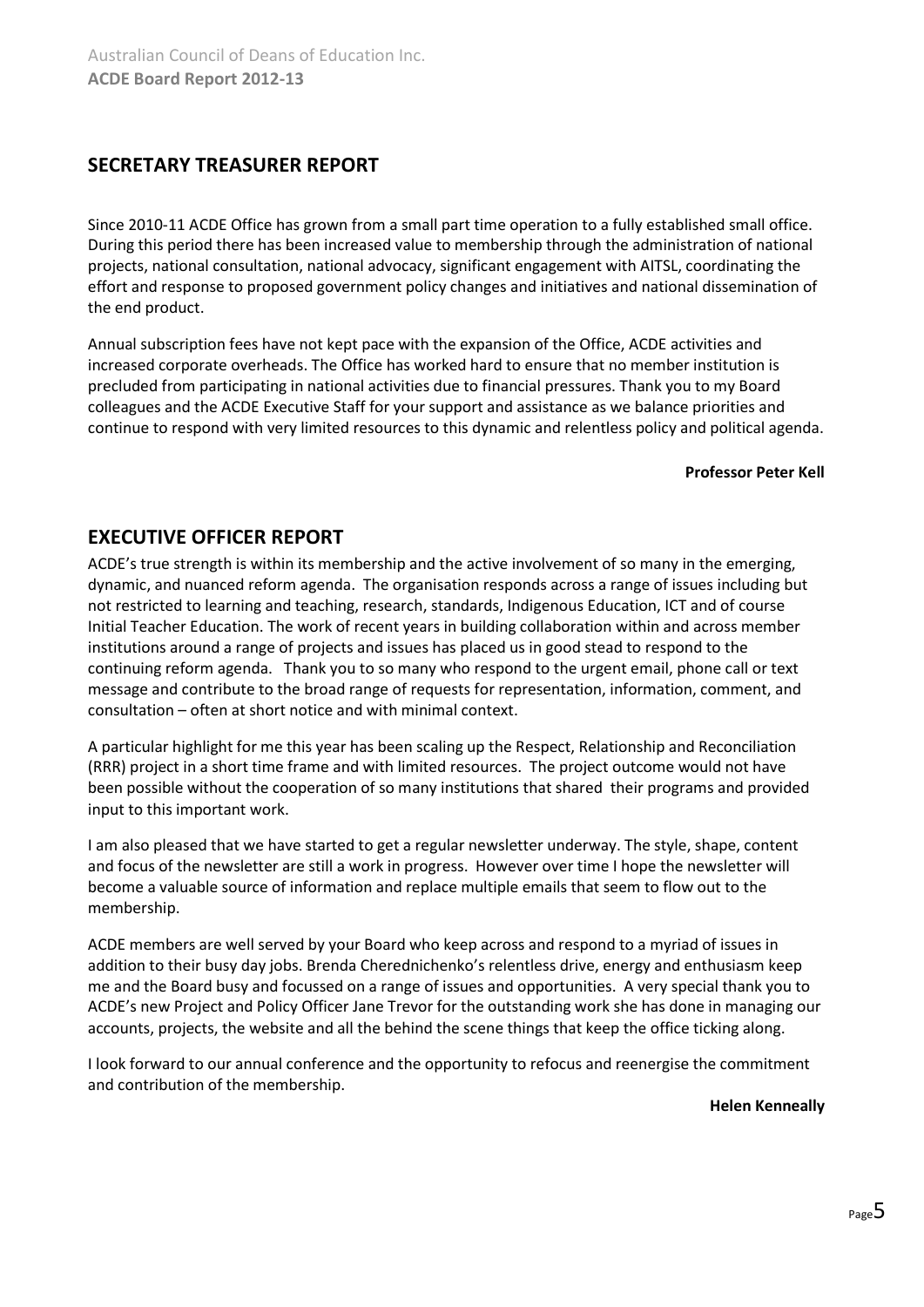Australian Council of Deans of Education Inc. **ACDE Board Report 2012-13**

### **ACDE BOARD MEMBERS**

### **President**

Professor Brenda Cherednichenko

#### **Secretary Treasurer**

Professor Peter Kell

#### **New South Wales**

Professor Peter Aubusson (from 16 July 2012)

#### **Australian Capital Territory**

Professor Geoffrey Riordan (up to December 2012)

Vacant from January to June 2013

#### **Queensland**

Professor Wendy Patton

Professor Helen Huntly (acting from February 2013 to June 2013)

#### **Northern Territory**

Professor Peter Kell

#### **Western Australia**

Associate Professor Judy MacCallum (1 July to 31 December 2012)

Professor Lina Pelliccione (from January 2013)

#### **South Australia**

Professor Tania Aspland (from 1 July 2012 to 30 April 2013)

Professor Geraldine Castleton (from 01 May 2013)

#### **Victoria**

Professor Kristina Love (1 July 2012 to 11 June 2013)

Professor Christine Ure (from 12 June 2013)

#### **Tasmania**

Professor Ian Hay (1 July to 31 December 2012)

Professor John Williamson (from 01 February 2013)

#### **NADLATE**

Dr Josephine Lang (from April 2013)

#### **ARDEN**

Professor Peter Goodyear (1 July to 30 December 2012) Professor Roger Slee (from 1 January 2013)

#### **Teacher Education Specialist Member**

Professor Diane Mayer (until March 2013) Professor Tania Aspland (from 1 May 2013)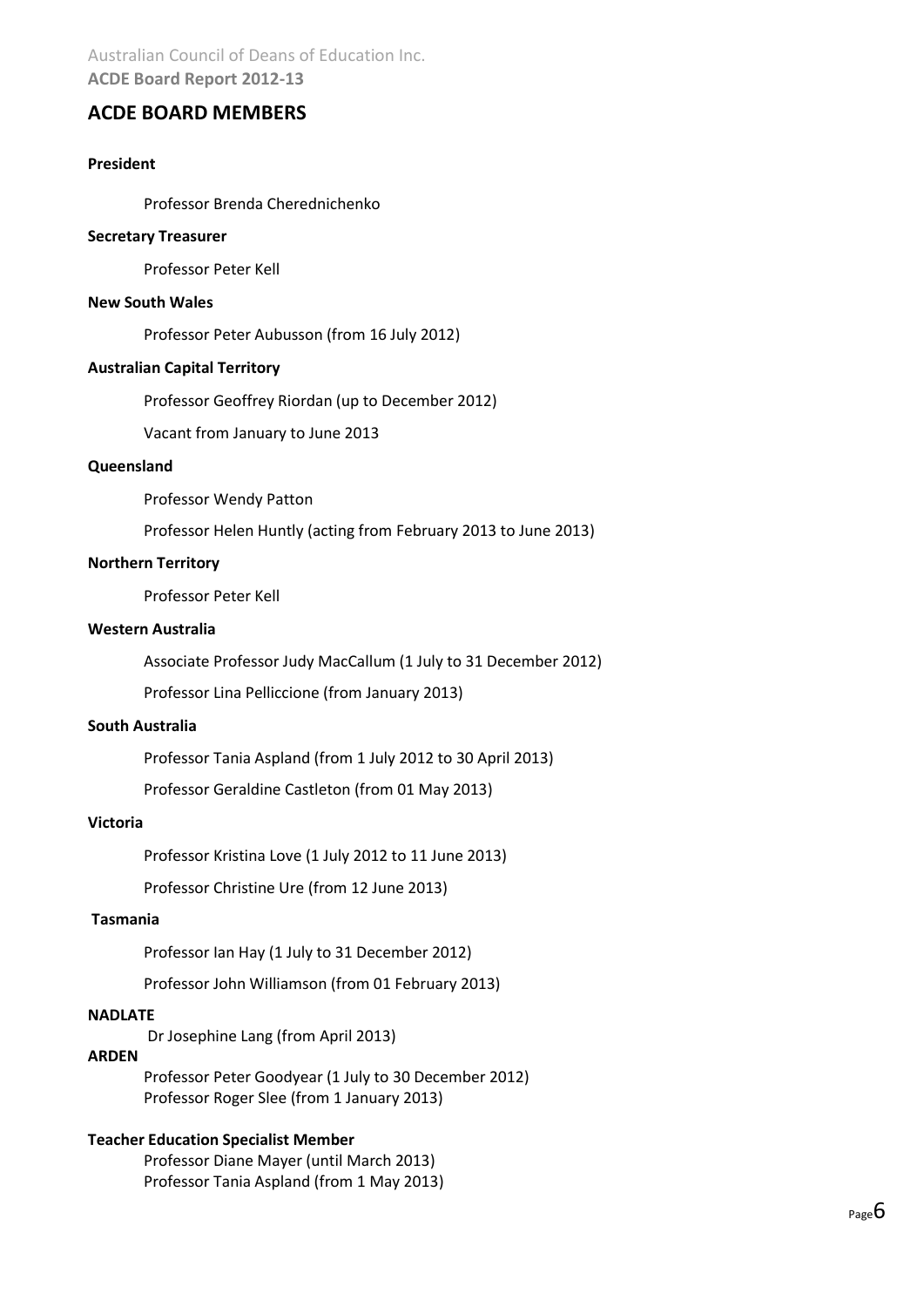# **2012 ANNUAL CONFERENCE AND AGM**

The 2012 event was held at the Aerial Conference Centre at the University of Technology, Sydney on 24 and 25 September 2012. The conference theme of *Leadership and Action in Education* set the scene for a busy agenda in 2012-13.

# **ACDE PROJECTS 2012-13**

### **More Aboriginal and Torres Strait Islanders Teacher Initiative (MATSITI PROJECT)**

In 2011, ACDE formed a partnership with the MATSITI Project Team to build institutional leadership and capacity throughout Australian Schools and Faculties of Education to improve the retention and graduation of Aboriginal and Torres Strait Islander students studying initial teacher education. The project comprised a literature review and a research component that analysed enrolment and programmatic data and identified data gaps. It also conducted extensive small focus groups and interviews at a range of Australian universities that have initial teacher education programs.

The work identified the importance of reducing attrition and increasing completion rates of Aboriginal and Torres Strait Islander students in pre-service education courses. The report's findings highlight that strategic engagement with education faculties, schools of education and our Aboriginal and Torres Strait colleagues within our institutions provides capacity to improve the learning experience and outcomes for Aboriginal and Torres Strait Islander teacher education students

A one-day forum at the completion of the 2012 ACDE Conference involved Deans and Heads of Faculty and the Heads of the Indigenous Higher Education Centres working together to develop institutional action plans. The plans included memoranda of agreement and formal strategies to improve retention, success and graduation rates of Aboriginal and Torres Strait Islander teacher education students.

This work will be the foundation for the ACDE Indigenous Engagement Strategy in 2013-16 that will be discussed at the 2013 ACDE Conference. The final report is at: *[www.acde.edu.au/pages/images/MATSITIfinalreportRetentionCompletion%20Report8.pdf](file:///C:/Users/ACDE/Dropbox/Governance/Annual%20Report/2012-13/www.acde.edu.au/pages/images/MATSITIfinalreportRetentionCompletion%20Report8.pdf)*

### **The Respect, Relationships and Reconciliation Project (the RRR Project)**

The RRR project was scaled up very quickly through a consortium led by UNISA MATSITI team, ACDE, USQ, and Deakin. The project produced, via a **Prototype Website,** *pedagogical and cultural framework to support Faculties and Schools of Education to review, revise, refresh, and strengthen existing units of study for the graduate career stage of focus areas 1.4 and 2.4 of the Australian Professional Standards for Teachers.*

The website contains a suite of digital learning resources designed to collect, demonstrate and share exemplary practice, and enable further contributions of learning activities and assessment tasks to support the two focus areas. Many schools and faculties provided material and engaged with the project, including attendance at a one day workshop. Details of the project are online at: *<http://rrr.edu.au/about/>*

This work will be continued as part of the ACDE Indigenous Engagement strategy in 2013-16.

### **National Meeting - Enhancing the Training of Mathematics and Science Teachers**

On 5 April 2013 a national meeting, Enhancing the Training of Mathematics and Science Teachers, was jointly conducted by ACDE and Australian Council of Deans of Science with generous support from the Office for Learning and Teaching (OLT). The meeting explored collaborative opportunities for Schools and Faculties of Education and Science in the context of the OLT Enhancing the Training of Mathematics and Science Teachers Initiatives.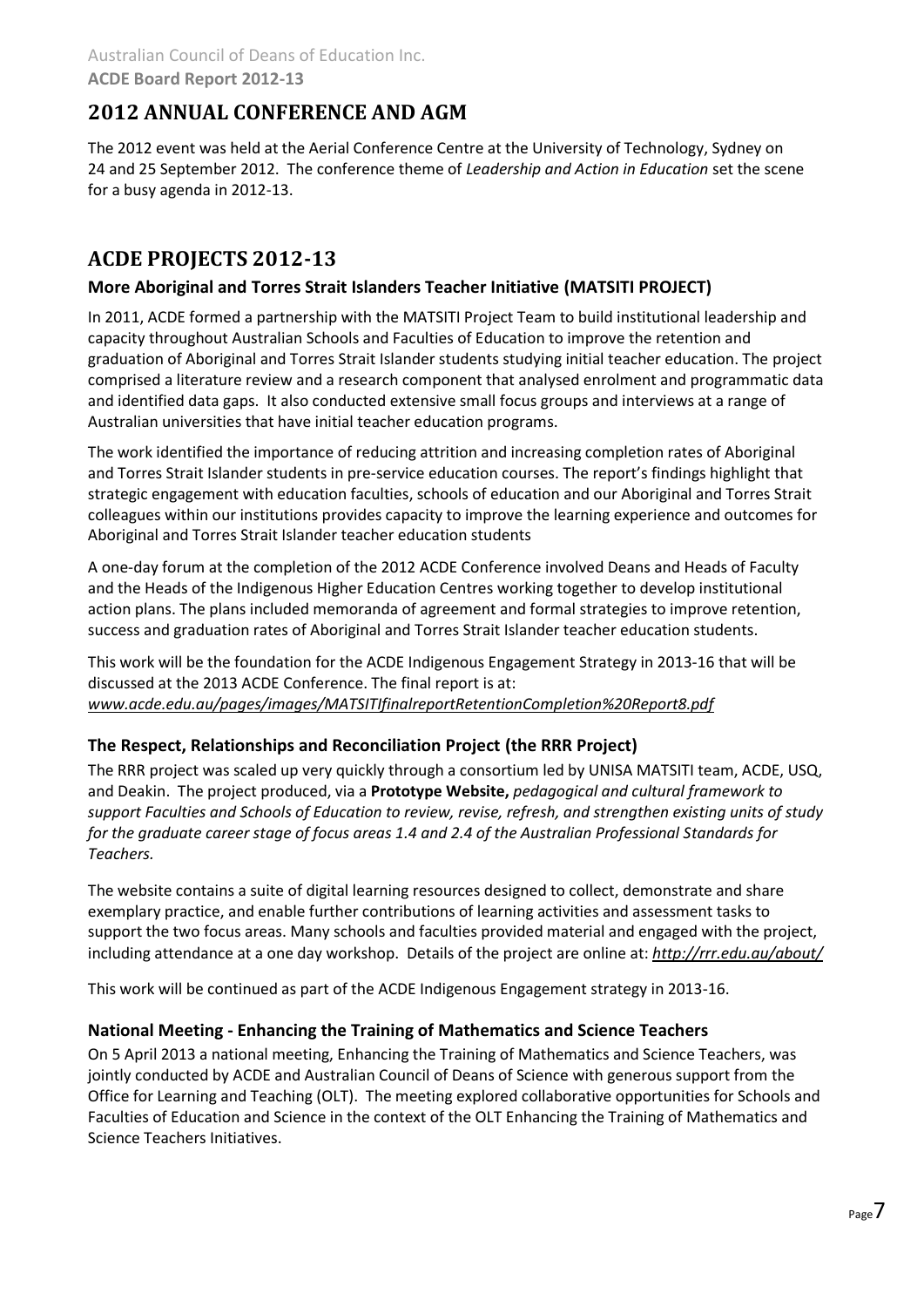# **ACDE REPRESENTATION 2012-13**

The reporting period was very full of consultations and workshops initiated by highly respected external stakeholders representatives from across Australia and often leading experts in their fields were mobilised for a range of activities. The activities are summarised below:

- 1. **MATSITI Working Party** Professor Toni Downes
- 2. **National Teacher Workforce Dataset**

Professor Brenda Cherednichenko, Barbara Preston

- 3. **Staff in Australia's Schools Survey – Australian Council for Educational Research** Barbara Preston
- 4. **AITSL National Initial Teacher Education Advisory Committee (NITEAC)** Professor Brenda Cherednichenko; Professor Tania Aspland; Professor Jenny Gore and Professor Helen Huntly
- 5. **AITSL Focus Group for the Profession for ITE**  Mrs Kerry Aprile; Dr Josephine Lang; Ms Christine Glass; Dr Mary Mooney and Dr Graeme Lock
- 6. **AITSL Teacher Quality Advisory Committee** Professor Marie Emmitt and Professor Geoff Romeo
- 7. **AITSL Teaching Qualifications Advisory Panel meeting**  Dr Josephine Lang and Ms Helen Kenneally
- 8. **AITSL Improving Teaching in Aboriginal and Torres Strait Islander Education - Steering Group**  Professor Toni Downes.

### 9. **AITSL Graduate Assessment Forum**

Professor Brenda Cherednichenko; Professor Helen Huntly; Professor Jenny Gore; Professor Tania Aspland; Professor John Williamson; Professor Kristina Love; Professor Peter Kell Professor Lina Pelliccione; Professor Toni Downes; Professor Lori Lockyer; Professor Chris Brook; Dr Nina Maadad; Dr Mary Mooney; Professor Marie Emmit; and Professor Christine Ure

### 10. **AITSL Learning Collective**

Dr Jo Lampert; Dr Bruce Burnett; Dr Nina Maadad Associate Professor Grace Oakley and Dr Janet Currie

- 11. **Australian Curriculum, Assessment and Reporting Authority ICT Committee** Professor Peter Albion and Associate Professor Margaret Lloyd
- 12. **STEM National Workshop – Transforming STEM Capacity** Professor Pat Drake
- 13. **ACER and AITSL Standards Settings Meeting**  Dr Josephine Lang; Mrs Kerry Aprile; Dr Julie Clark; Dr Graham Parr and Marilyn Petisch
- 14. **Asia Education Foundation**
	- 15 . Professor Kristina Love

# **SUBMISSIONS AND HEARINGS**

### **Senate Select Committee Inquiry on Teaching and Learning**

In February 2013, ACDE made a submission to the Senate Select Committee Inquiry on Teaching and Learning (maximising our investment in Australian schools). Subsequently, Professors Brenda Cherednichenko and Diane Mayer appeared as witnesses before the Committee in March 2013. The submission highlighted:

- Workforce planning;
- Casualisation of the workforce;
- Entry to study and graduation to Profession; and
- Professional experience.

The Submission is available online*[: www.acde.edu.au/pages/page15.asp](file:///C:/Users/ACDE/Dropbox/Governance/Annual%20Report/2012-13/www.acde.edu.au/pages/page15.asp)*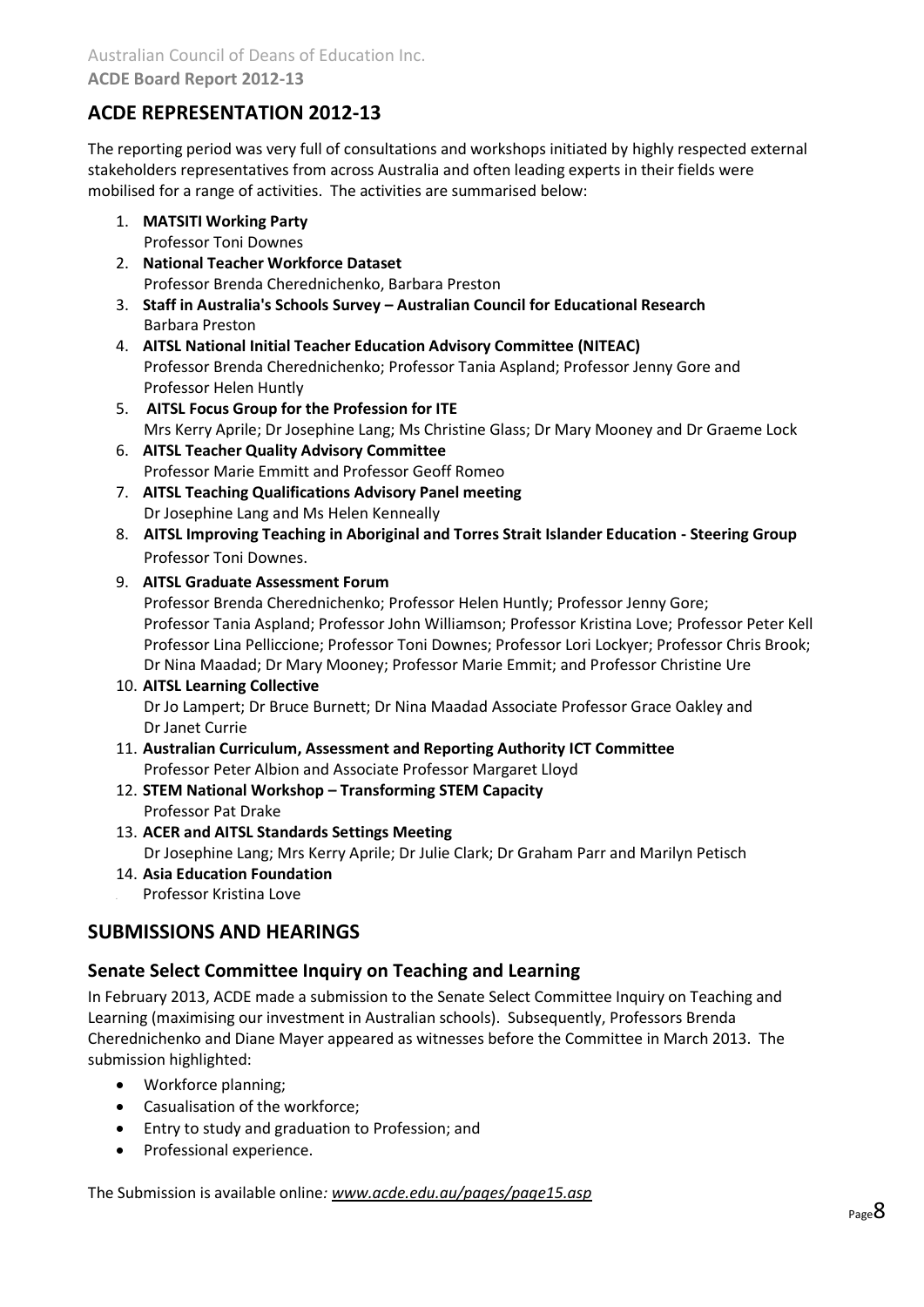## **MEDIA ENGAGEMENT**

In the second half of the reporting period, ACDE devoted considerable resources to the Media. This engagement largely related to national announcements about teacher graduate standards and entry levels. While ACDE welcomed the national approach to broad based entry requirements, improved school partnership arrangements for professional placements, and a focus on academic graduate standards for teacher education, it sought to shift the debate away from entry scores (the ATAR) to assessment at exit, practicum placements and professional development.

The ACDE representative for NSW, Professor Peter Aubusson, was extremely busy responding to a range of media requests generated from the March 2013 release of a NSW government report: *Great Teaching Inspired Learning - A Blue Print for Action*. This plan proposed limiting initial teacher intakes to applicants who achieved three HSC Band 5 results including English (Band 5 equates to 80 – 89 marks). Again ACDE's focus was to shift the debate away from entry scores (the ATAR) to assessment at exit, practicum placements and professional development.

# **BUILDING COLLABORATIONS AROUND RESEARCH**

ACDE continued to promote collaborations around educational research. The Australian Research Directors of Education Network (ARDEN) hold a dedicated position on the ACDE Board.

The 2012 Annual Conference included a session run by the Australian Research Directors of Education Network (ARDEN), with the Deans attending a session presented by the ERA Research Director.

ACDE provided funding of \$18,000 to support the important Strategic Capacity Building for Australian Educational Research initiative. This project was finalised in December 2012 and is available online at: *[www.aare.edu.au/pages/page116.asp](file:///C:/Users/ACDE/Dropbox/Governance/Annual%20Report/2012-13/www.aare.edu.au/pages/page116.asp)*

The 2013 Conference will establish a formal ACDE Associate Deans Research network.

# **NETWORK OF ASSOCIATE DEANS OF LEARNING AND TEACHING IN THE DISCIPLINE OF EDUCATION (NADLATE)**

A special meeting of the NADLATE took place as part of the 2012 ACDE Conference program. During the meeting: three Communities of Practice (CoP) were established, namely: Regulation and Policy; Learning and Teaching in Higher Education; and Initial Teacher Education. Convenors for each Community of Practice were also elected, work plans were developed, the structure and membership of the National Steering Group (NSG) was confirmed and the National Steering Group (NSG) elected the inaugural NADLATE Chair.

Key developments in 2012-13 included: establishing and making an appointment to the new position on the NSG of Academic Facilitator; accepting an invitation for the NADLATE Chair to become a member of the ACDE Board and taking a more active role in the planning of NADLATE sessions forming part of the 2013 ACDE Conference program.

NADLATE members provided ACDE representation in the following government forums:

- The Standard Setting Meeting (for Literacy and Numeracy proficiency levels in Initial Teacher Education), ACER-AITSL, May 2013;
- The Reference Group for Learning and Teaching in Public Spaces Project, Office of Learning and Teaching (OLT), May 2013;
- The Learning Collective, AITSL, July 2013; and
- The Focus Group of the Profession, AITSL, February and July 2013.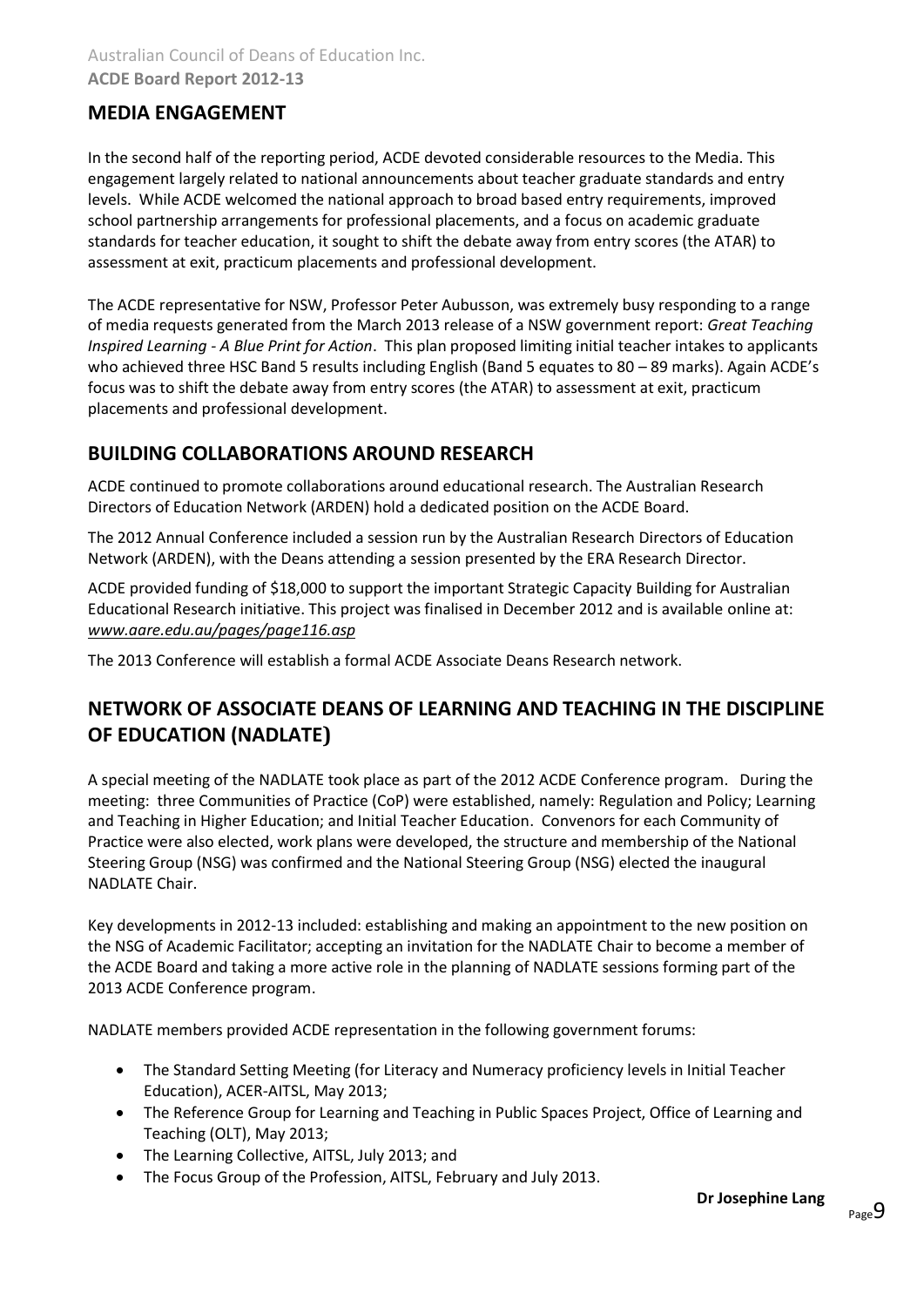# **ACDE VOCATIONAL EDUCATION GROUP (ACDEVEG)**

ACDEVEG is a working group that represents ACDE on Vocational Education and Training (VET) matters and provides advice back to the ACDE Board. This group continues to meet regularly and has extensive engagement with stakeholders across the Vocational Education Agenda. ACDEVEG is a member of the National VET Workforce Development Managers Network, and was involved in the project reference group that developed the Vocational Education and Training Practitioners' Capability Framework. The focus of ACDEVEG over 2012-13 has been to:

- map the 'body of knowledge' in higher-education VET teacher-education courses;
- promote better quality delivery of VET teacher-education qualifications (Certificate IV and Diploma) and consistency in recognising these qualifications;
- promote better understanding of the nature of higher-education VET teacher-education courses among stakeholders;
- identify the implications of changes made to the Australian Qualifications Framework on VET teacher-education courses; and
- develop specific Threshold Learning Outcomes for VET teacher-education courses; and
- commence work on a textbook on VET teaching and learning.

### **Professor Erica Smith**

# **STATE AND TERRITORY REPORTS**

### **New South Wales**

The Great Teaching Inspired Learning Blueprint (GTILBp) dominated the teacher education agenda in NSW for the last 12 months. The report presented some significant threats for teacher education as well as opportunities to collaborate with various stakeholders to improve initial teacher education and teacher professional learning. The recommendations of the GTILBP range from naively simplistic and uninformed through to thoughtful and productive. GTILBp has generated much media interest and a focus on teacher education, with a concentration on supply and demand issues. NSWCDE has worked with the Ministry, NSW Institute of Teachers, school systems, unions and media to seek a more sophisticated and better informed discussion of and response to critical issues in education.

NSWCDE has also sought to provide a stronger evidence base to inform decision-making. It has consistently promoted a shift towards viewing teacher education in terms of outputs, value adding and the achievement of graduates rather than simple, one dimensional measures of input. It has been a time where there has been much to be done to ensure the best possible outcomes for education during challenging times. Many members of the NSWCDE have contributed their expertise and time to implementing positive outcomes from GTILBp and to moderating potential negative outcomes. During this challenging period, NSWCDE has welcomed and is grateful for the support and assistance of ACDE, NSWVCs, Universities Australia, and interstate colleagues.

In a year of upheaval, a very successful annual conference was hosted by Australian Catholic University. It provided a welcome space to promote a positive agenda for education and led to the identification of some key actions for NSWCDE for the coming year.

### **Associate Professor Peter Aubusson**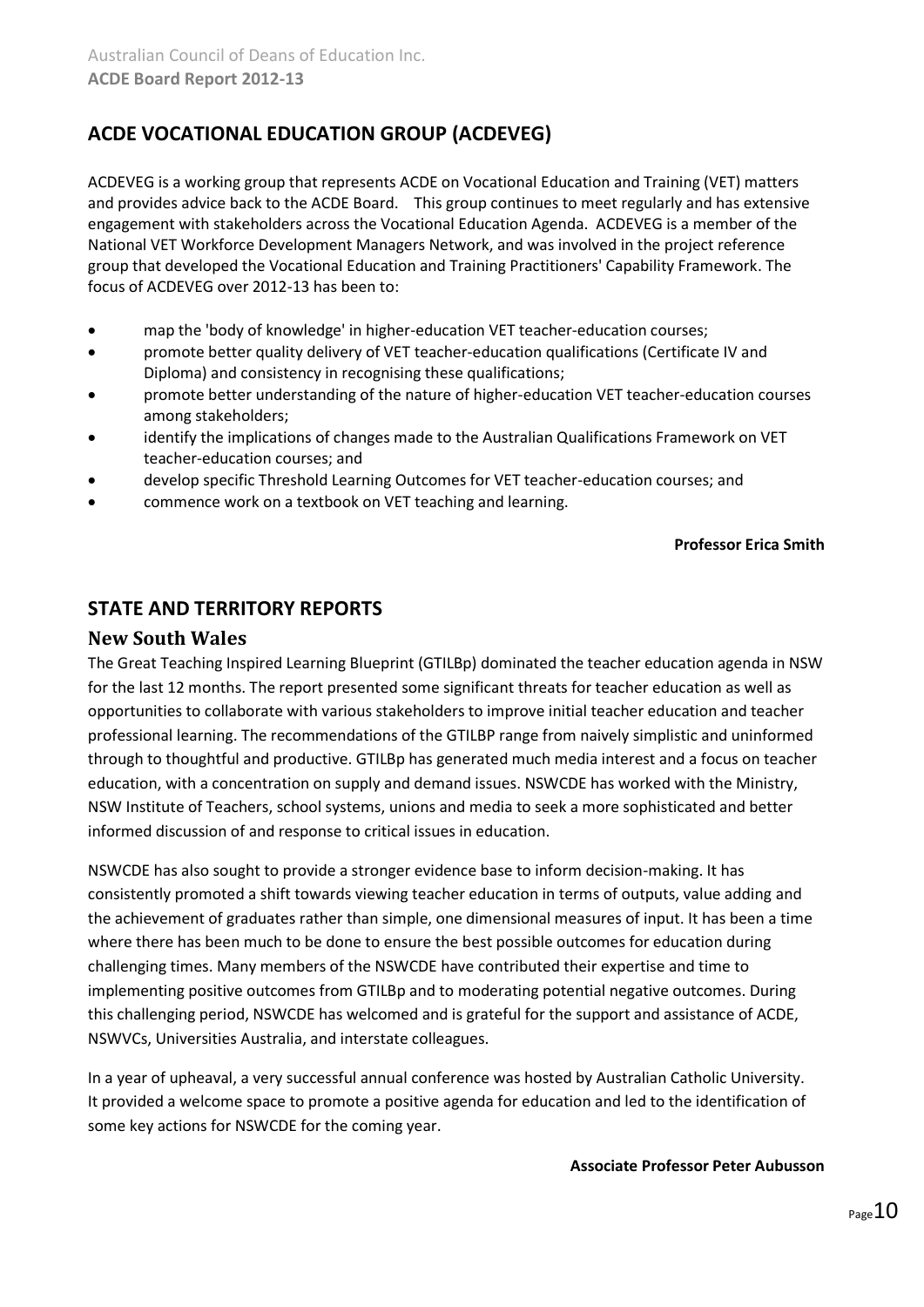# **Northern Territory**

In 2012 there have been considerable changes to the education portfolio as a result of a change in State government. In general, the new government debt reduction strategy has resulted in reduced teacher numbers and funding to education programs. In 2013 the government commissioned a review into Indigenous Education and it is hoped that the review supports teacher education initiatives for Indigenous teachers. Charles Darwin University continues to work in partnership with the Bachelor Institute of Indigenous Tertiary Education (BIITE) on Indigenous Teacher Education. In 2012-13, new programs were accredited by the Northern Territory Teacher Registration Board under the National Professional Standards for accreditation of initial teacher education programs.

In 2012-13, Professor Peter Kell was the Northern Territory representative on the ACDE Board and the ACDE Secretary/Treasurer, Associate Professor Sue Shore was the delegate to ACDE ARDEN and Associate Professor Laurence Tamatea was the delegate to ACDE NADLATE.

### **Professor Peter Kell**

### **Queensland**

The Queensland Deans of Education Forum (QDEF) meet every 6 weeks, lining up with the Queensland College of Teachers Professional Standards Committee meetings. This provides opportunities for both organisations to work in a timely manner through opportunities and issues as they arise. A joint two day workshop on graduate assessment was held late in 2012, discussions continue on graduate program accreditation timelines, and plans are in place 2014 collaborative project on graduate assessment.

During 2012-13, the QDEF met with the new State Minister and the State Department and worked intensively with the State Government in relation to the length of the Graduate Entry program. The Queensland Government recently released the Fresh Start report (stemming from the Flying Start Review of 2010-11). A focus on professional experience arrangements is likely to have particular impact on teacher education.

Representatives of QDEF continue to contribute on a number of national consultative and project committees, including NITEAC, Focus Group and the Profession, the Learning Collective, ACARA ICT committee, new work arising from Higher Standards for Teacher Training initiatives and the Joint meeting of ACDE and Deans of Science.

Changes included the farewell of Professor Judith Mulholland from ACU, Professor Nita Temmerman from USQ and Professor Lindsay Parry from JC. We welcomed Professor Carmel Diezmann, and Associate Professor Leanne Dalley joined us from JCU.

#### **Professor Wendy Patton and Professor Helen Huntly**

### **South Australia**

The SA Council of Deans of Education (SACDE) continues to work with the State Government Teacher Education Taskforce that includes representation across the sector. Professional Experience has been a strong focus of this group and providers were recently asked to respond to a 'road map' of professional experience activities. Providers were asked to outline current practice and processes/roles and responsibilities; identify perceived issues and challenges associated with Professional Experience; and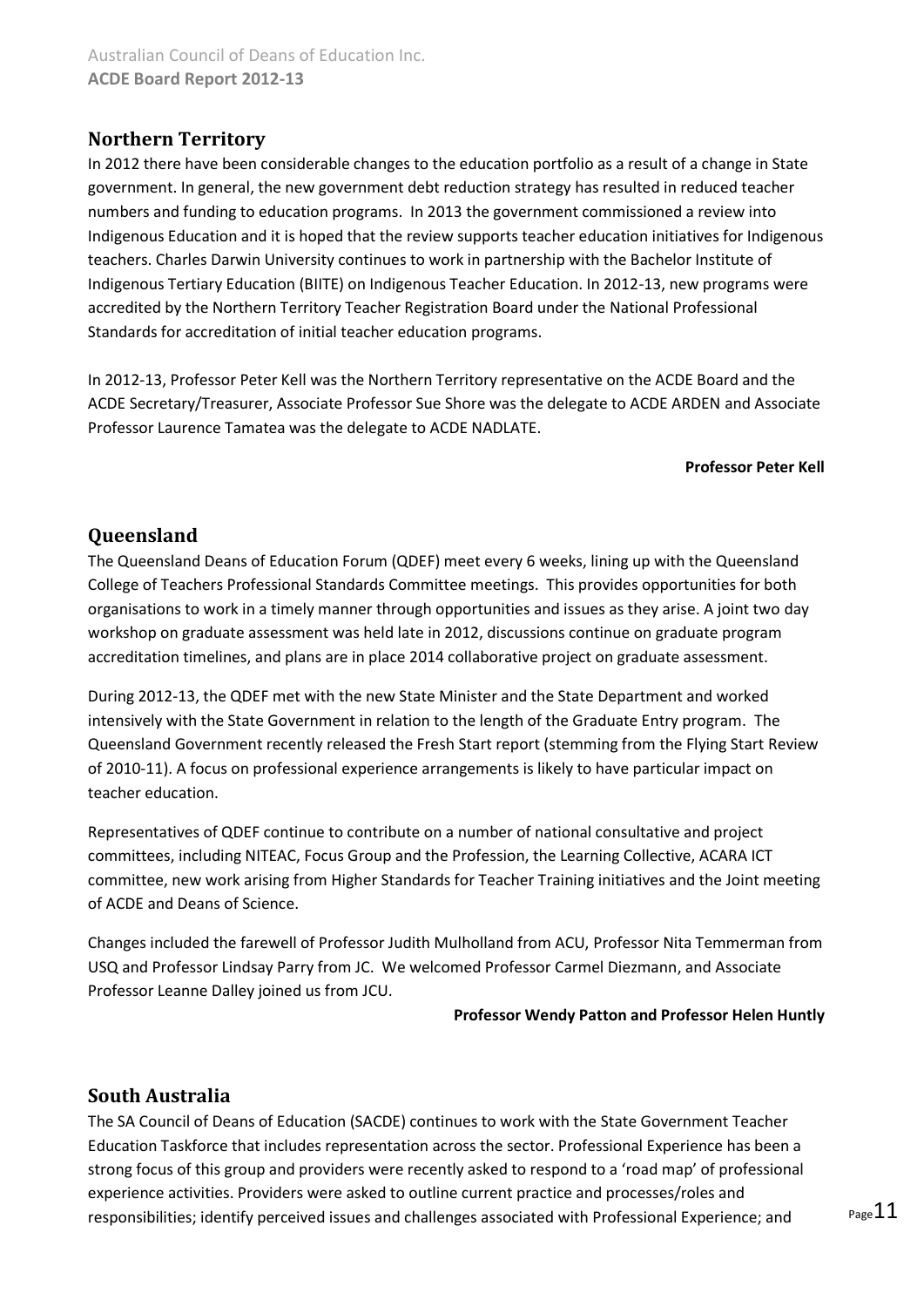### Australian Council of Deans of Education Inc. **ACDE Board Report 2012-13**

suggest ideas for improvement. These individual responses were tabled at a recent meeting of the Taskforce and the Deans have undertaken to collaborate on a review of these documents and prepare a response for the Taskforce's November meeting.

SACDE continues to work productively with the Teachers' Registration Board on the transition to national standards and new national accreditation arrangements. Representatives from all providers have undertaken accreditation training and are participating in accreditation panels.

SACDE responded to the President's recent call to nominate as members in a number of working groups and steering committees for national projects to be managed by AITSL. Professor Geraldine Castleton will be one of three ACDE representatives on the Literacy Expert Group convened by ACER which has been tasked by AITSL with developing a national literacy and numeracy test for all initial teacher education students.

Leadership changes include the farewell of Professor Tania Aspland from her position as Head of School of Education at Adelaide University and as the SA representative on ACDE. Tania brought a great depth of knowledge and experience in teacher education to both these roles and her contribution to teacher education in SA was highly valued. We thank her most sincerely for all her work. We wish Tania every success in her new role. We have warmly welcomed Dr Jan Keightley into our team.

### **Professor Geraldine Castleton**

### **Tasmania**

The University of Tasmania has embarked on a significant change agenda which has included research and teaching performance criteria. The Faculty has worked closely with the broader university in assisting to shape and implement policies which are applicable to the profession. This has resulted in some re-profiling of academic staff and an efficiency review of its professional staff and administrative protocols.

The Faculty continued to build its teaching and research culture and is proud of the progress it has made. A number of recent national awards and competitive grants have reflected the valuable contributions made by staff in these areas.

Leadership changes include the farewell of Professor Ian Hay after a 5-year term as Dean and the appointment of Professor John Williamson as Dean, Faculty of Education. Professor Hay led the Faculty through a number of important changes and, in particular, made significant contributions to the research profile. His achievements were recognised by the award of the title Emeritus Professor. Emeritus Prof Hay continues to be involved with the Faculty through his several externally funded research projects and supervision of Higher Degrees Research students.

#### **Professor John Williamson**

### **Western Australia**

The WA Deans of Education met on a regular basis to discuss local and national issues. The Deans took the opportunity to invite key Education partners, including the Department of Education, the Catholic Education Office, and the new Teacher Registration Board of WA (TRBWA) to these meetings. Discussions focused on local issues of workforce planning (given the projected shortage in supply of secondary teachers in 2015 with the movement of Department of Education year 7 students to secondary school) and professional development.